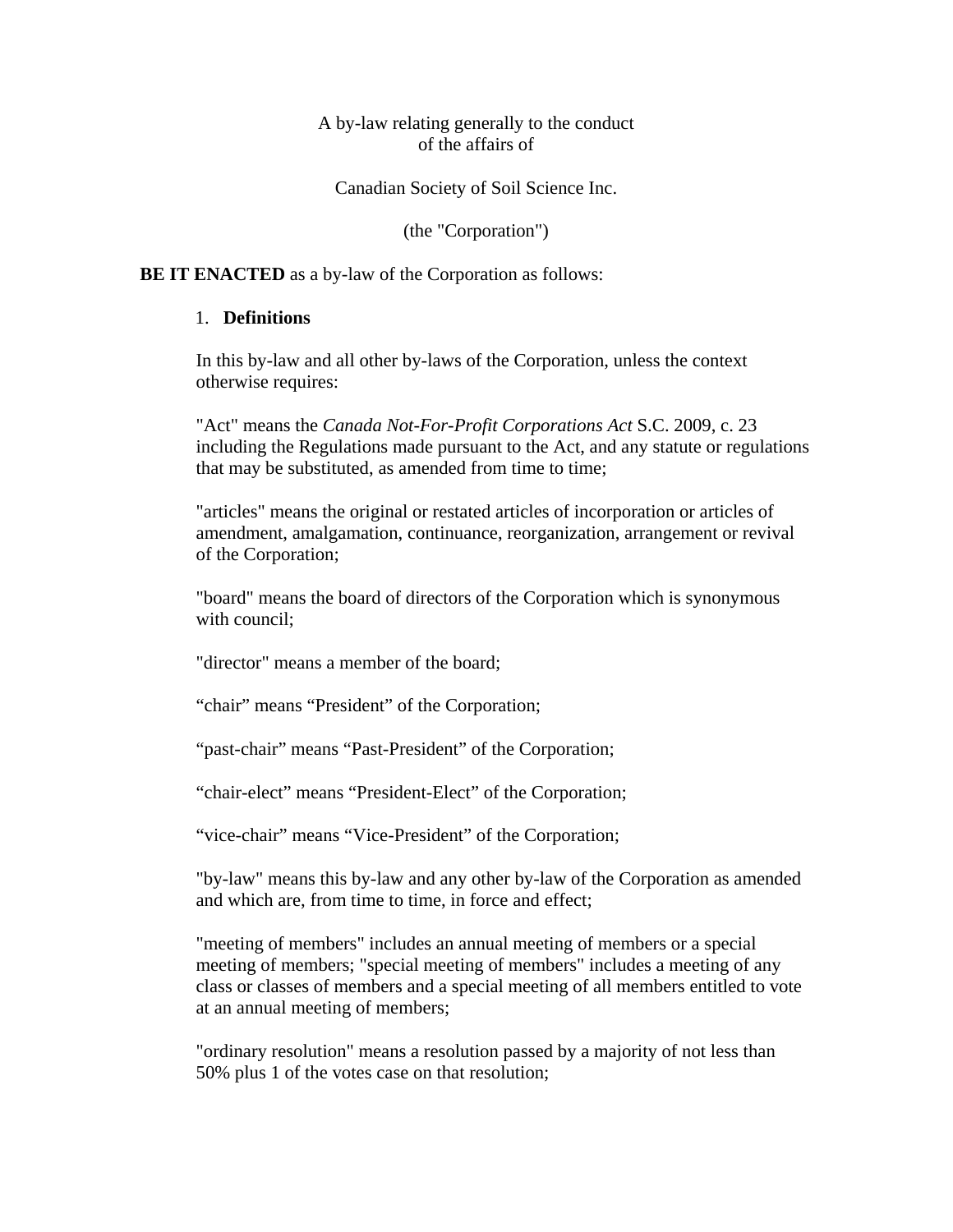"proposal" means a proposal submitted by a member of the Corporation that meets the requirements of section 163 (Shareholder Proposals) of the Act;

"regulations" means the regulations made under the Act, as amended, restated or in effect from time to time; and

"special resolution" means a resolution passed by a majority of not less than twothirds (2/3) of the votes cast on that resolution.

## 2. **Interpretation**

In the interpretation of this by-law, words in the singular include the plural and vice-versa, words in one gender include all genders, and "person" includes an individual, body corporate, partnership, trust and unincorporated organization.

Other than as specified above, words and expressions defined in the Act have the same meanings when used in these by-laws.

#### 3. **Execution of Documents**

Deeds, transfers, assignments, contracts, obligations and other instruments in writing requiring execution by the Corporation may be signed by any two (2) of its officers or directors. In addition, the board may from time to time direct the manner in which and the person or persons by whom a particular document or type of document shall be executed. Any person authorized to sign any document may affix the corporate seal (if any) to the document. Any signing officer may certify a copy of any instrument, resolution, by-law or other document of the Corporation to be a true copy thereof.

#### 4. **Financial Year**

The financial year-end of the Corporation shall be determined by the board of directors.

## 5. **Banking Arrangements**

The banking business of the Corporation shall be transacted at such bank, trust company or other firm or corporation carrying on a banking business in Canada or elsewhere as the board of directors may designate, appoint or authorize from time to time by resolution. The banking business or any part of it shall be transacted by an officer or officers of the Corporation and/or other persons as the board of directors may by resolution from time to time designate, direct or authorize.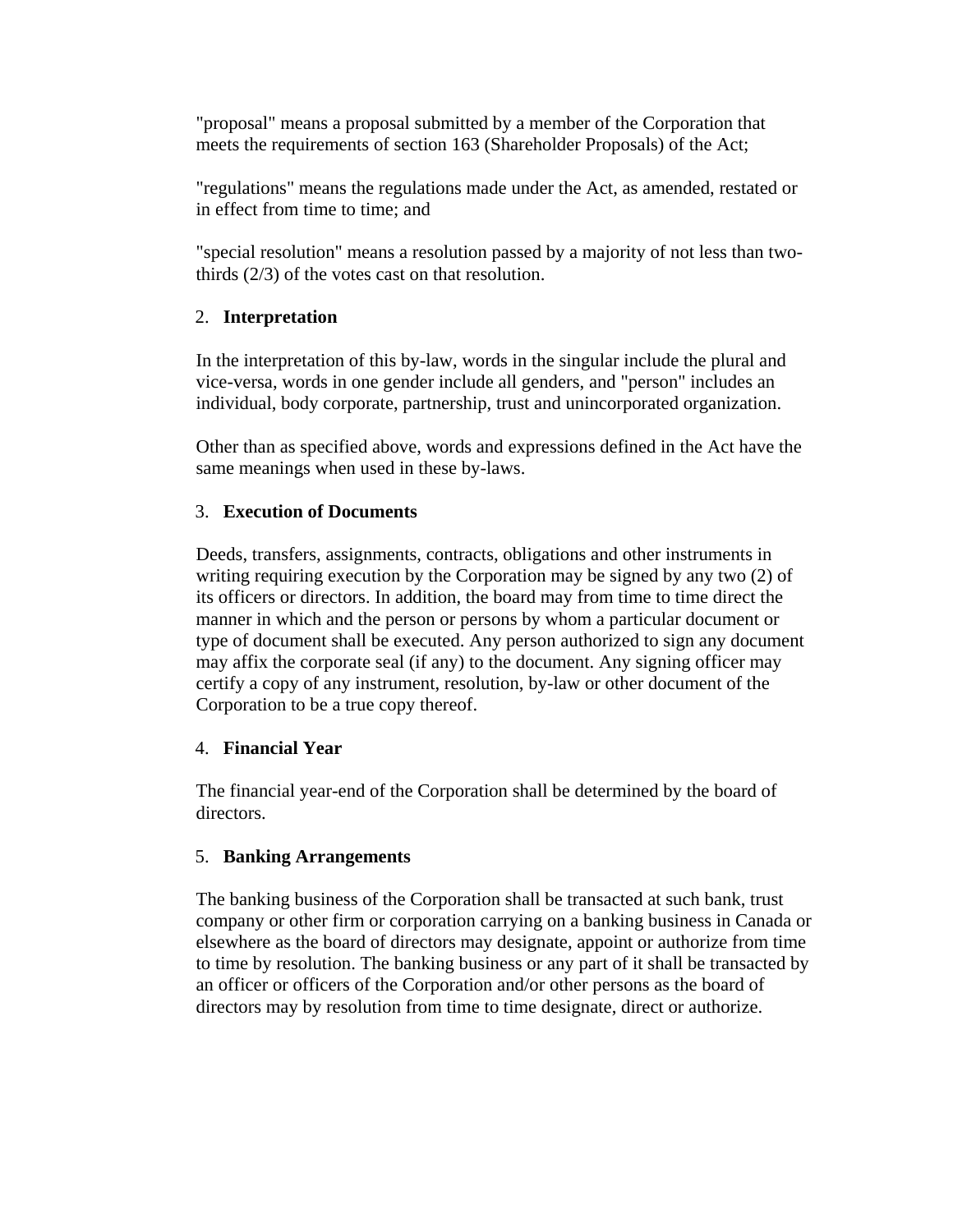### 6. **Borrowing Powers**

If authorized by a by-law which is duly adopted by the directors and confirmed by ordinary resolution of the members, the directors of the corporation may from time to time:

- 1. borrow money on the credit of the corporation;
- 2. issue, reissue, sell, pledge or hypothecate debt obligations of the corporation; and
- 3. mortgage, hypothecate, pledge or otherwise create a security interest in all or any property of the corporation, owned or subsequently acquired, to secure any debt obligation of the corporation.

Any such by-law may provide for the delegation of such powers by the directors to such officers or directors of the corporation to such extent and in such manner as may be set out in the by-law.

Nothing herein limits or restricts the borrowing of money by the corporation on bills of exchange or promissory notes made, drawn, accepted or endorsed by or on behalf of the corporation.

### **7. Annual Financial Statements**

The Corporation shall send (electronically or otherwise) to the members a copy of the annual financial statements and other documents referred to in subsection 172(1) (Annual Financial Statements) of the Act or a copy of a publication of the Corporation reproducing the information contained in the documents. Instead of sending the documents, the Corporation may send a summary to each member along with a notice informing the member of the procedure for obtaining a copy of the documents themselves free of charge. The Corporation is not required to send the documents or a summary to a member who, in writing, declines to receive such documents.

#### 8. **Membership Conditions**

Pursuant to subsection 197(1) (Fundamental Change) of the Act, a special resolution of the members is required to make any amendments to this section of the by-laws if those amendments affect membership rights and/or conditions described in paragraphs  $197(1)(e)$ , (h), (l) or (m).

There shall be two classes of membership - voting and non-voting (honorary) members. Each voting member shall be entitled to receive notice of, attend and vote at all meetings of the members of the Corporation. Voting membership shall be open to all graduates of recognized Universities who are engaged in soil science and related work, upon payment of the fees as designated by the board.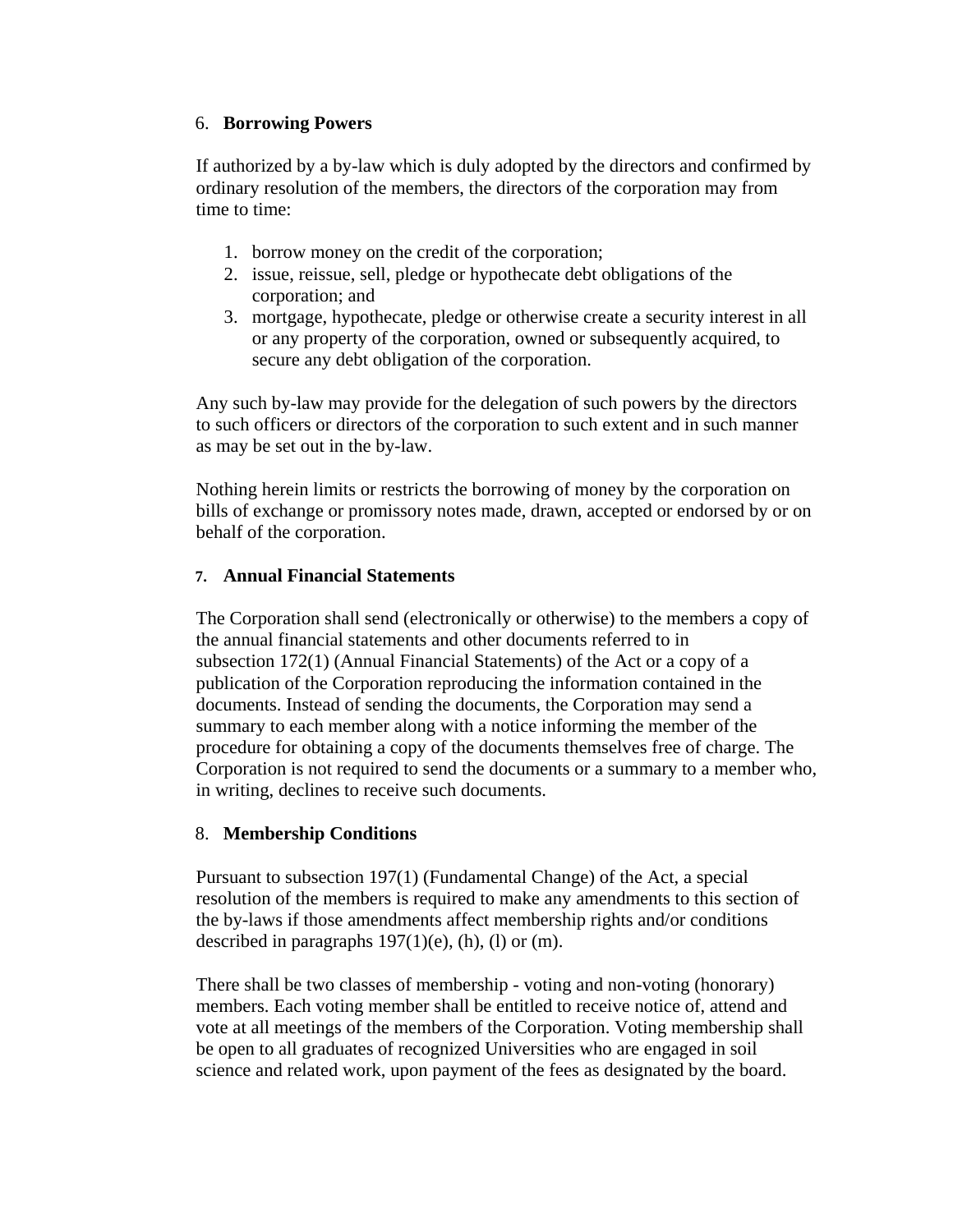The board shall have the power to accept, in special circumstances, a member who does not have the qualifications as described.

Non-voting members are as allowed and assigned by the board, and are typically honorary members representing other professional societies related to soil science.

### 9. **Membership Transferability**

A membership may only be transferred to the Corporation. Pursuant to Section 197(1) (Fundamental Change) of the Act, a special resolution of the members is required to make any amendment to add, change or delete this section of the by-laws.

### 10. **Notice of Members Meeting**

Notice of the time and place of a meeting of members shall be given to each member entitled to vote at the meeting by the following means:

- 1. by mail, courier or personal delivery to each member entitled to vote at the meeting, during a period of 21 to 60 days before the day on which the meeting is to be held; or
- 2. by telephonic, electronic or other communication facility to each member entitled to vote at the meeting, during a period of 21 to 35 days before the day on which the meeting is to be held.

There shall be one member`s meeting each year that is designated by the board as the annual general meeting.

Pursuant to subsection 197(1) (Fundamental Change) of the Act, a special resolution of the members is required to make any amendment to the by-laws of the Corporation to change the manner of giving notice to members entitled to vote at a meeting of members.

## 11. **Members Calling a Members' Meeting**

The board of directors shall call a special meeting of members in accordance with Section 167 of the Act, on written requisition of members carrying not less than 5% of the voting rights. If the directors do not call a meeting within twenty-one (21) days of receiving the requisition, any member who signed the requisition may call the meeting.

## 12. **Absentee Voting at Members' Meetings**

Pursuant to section 171(1) (Absentee Voting) of the Act, a member entitled to vote at a meeting of members may vote by mailed-in ballot or by means of a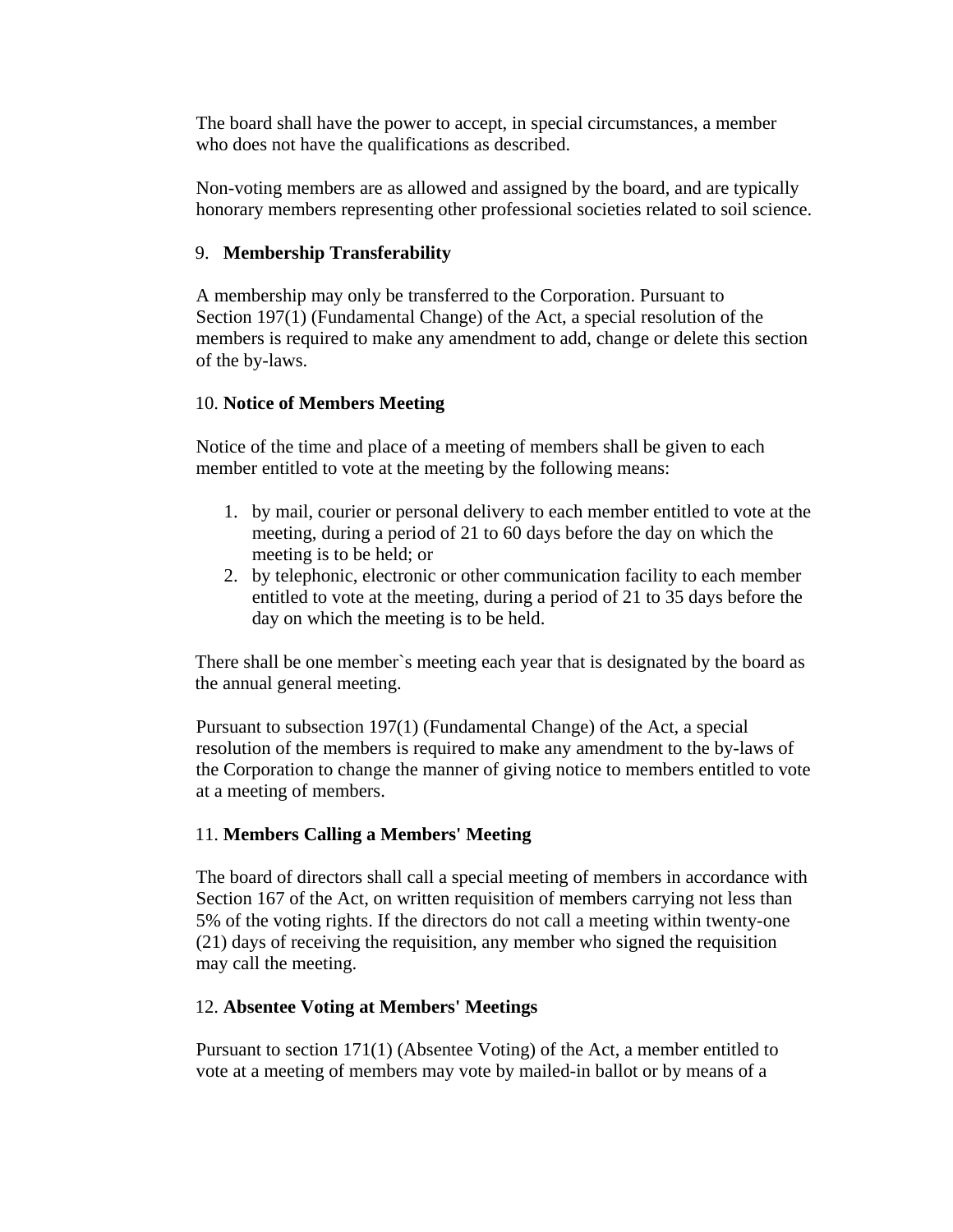telephonic, electronic or other communication facility if the Corporation has a system that:

- 1. enables the votes to be gathered in a manner that permits their subsequent verification, and
- 2. permits the tallied votes to be presented to the Corporation without it being possible for the Corporation to identify how each member voted.

Pursuant to subsection 197(1) (Fundamental Change) of the Act, a special resolution of the members is required to make any amendment to the by-laws of the Corporation to change this method of voting by members not in attendance at a meeting of members.

## 13. **Membership Dues**

Members shall be notified in writing of the membership dues at any time payable by them and, if any are not paid within three (3) calendar months of the membership renewal date, the members in default may be removed from the membership of the Corporation.

## 14. **Termination of Membership**

A membership in the Corporation is terminated when:

- 1. the member dies, or, in the case of a member that is a corporation, the corporation is dissolved;
- 2. a member fails to maintain any qualifications for membership described in the section on membership conditions of these by-laws;
- 3. the member resigns by delivering a written resignation to the chair of the board of the Corporation in which case such resignation shall be effective on the date specified in the resignation;
- 4. the member is expelled in accordance with any discipline of members section or is otherwise terminated in accordance with the articles or bylaws;
- 5. the member's term of membership expires; or
- 6. the Corporation is liquidated or dissolved under the Act.

# 15. **Effect of Termination of Membership**

Subject to the articles, upon any termination of membership, the rights of the member, including any rights in the property of the Corporation, automatically cease to exist.

## 16. **Discipline of Members**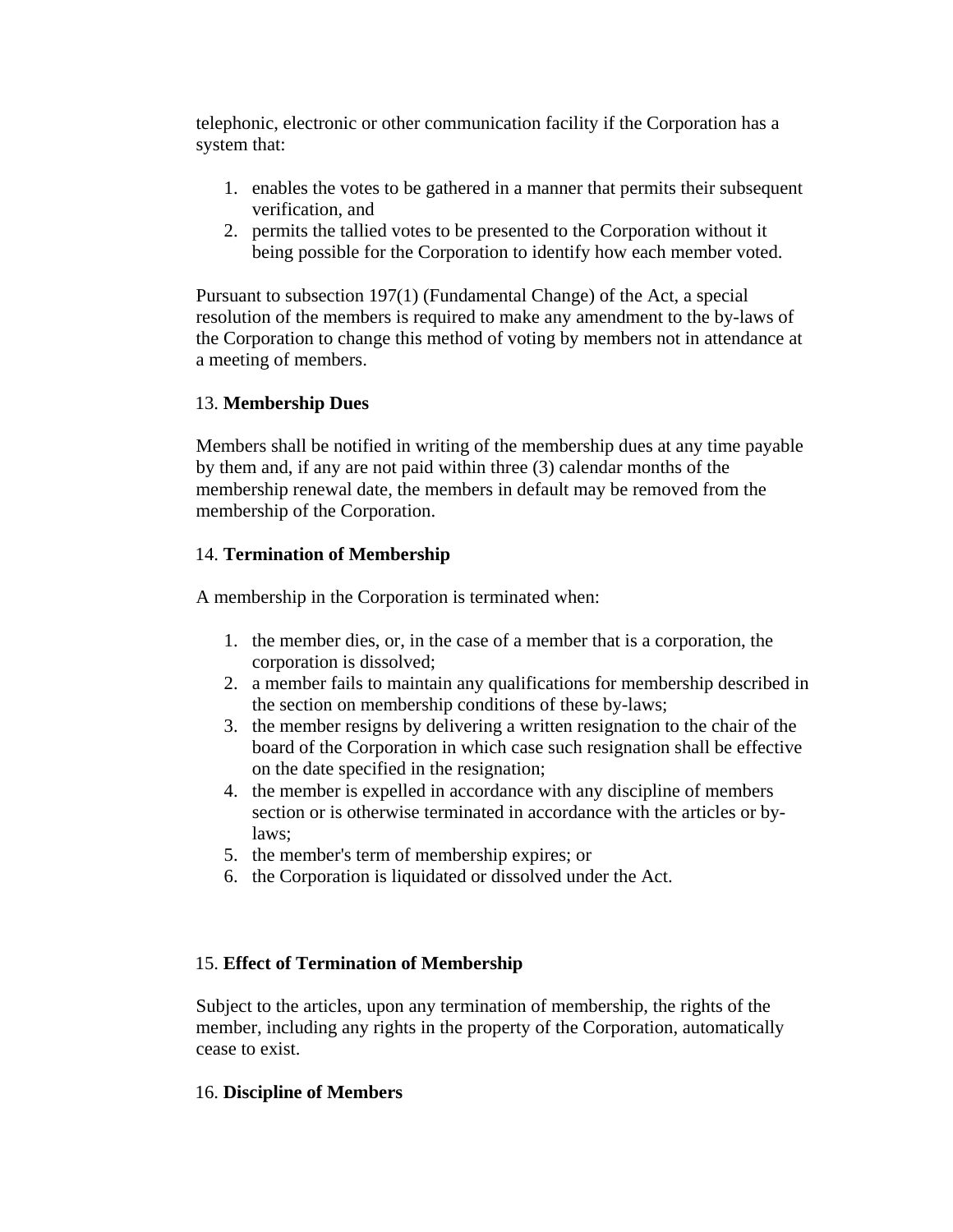The board shall have authority to suspend or expel any member from the Corporation for any one or more of the following grounds:

- 1. violating any provision of the articles, by-laws, or written policies of the Corporation;
- 2. carrying out any conduct which may be detrimental to the Corporation as determined by the board in its sole discretion;
- 3. for any other reason that the board in its sole and absolute discretion considers to be reasonable, having regard to the purpose of the Corporation.

In the event that the board determines that a member should be expelled or suspended from membership in the Corporation, the chair of the board, or such other officer as may be designated by the board, shall provide twenty (20) days notice of suspension or expulsion to the member and shall provide reasons for the proposed suspension or expulsion. The member may make written submissions to the chair of the board, or such other officer as may be designated by the board, in response to the notice received within such twenty (20) day period. In the event that no written submissions are received by the chair of the board, the chair of the board, or such other officer as may be designated by the board, may proceed to notify the member that the member is suspended or expelled from membership in the Corporation. If written submissions are received in accordance with this section, the board will consider such submissions in arriving at a final decision and shall notify the member concerning such final decision within a further twenty (20) days from the date of receipt of the submissions. The board's decision shall be final and binding on the member, without any further right of appeal.

## 17. **Proposals Nominating directors at Annual Members' Meetings**

Subject to the Regulations under the Act, and if required, any proposal may include nominations for the election of directors if the proposal is forwarded by any member entitled to vote at the meeting at which the proposal is to be presented.

## 18. **Cost of Publishing Proposals for Annual Members' Meetings**

The member who submitted the proposal shall pay the cost of including the proposal and any statement in the notice of meeting at which the proposal is to be presented unless otherwise provided by ordinary resolution of the members present at the meeting.

## 19. **Place of Members' Meeting**

Subject to compliance with section 159 (Place of Members' Meetings) of the Act, meetings of the members may be held at any place determined by the board.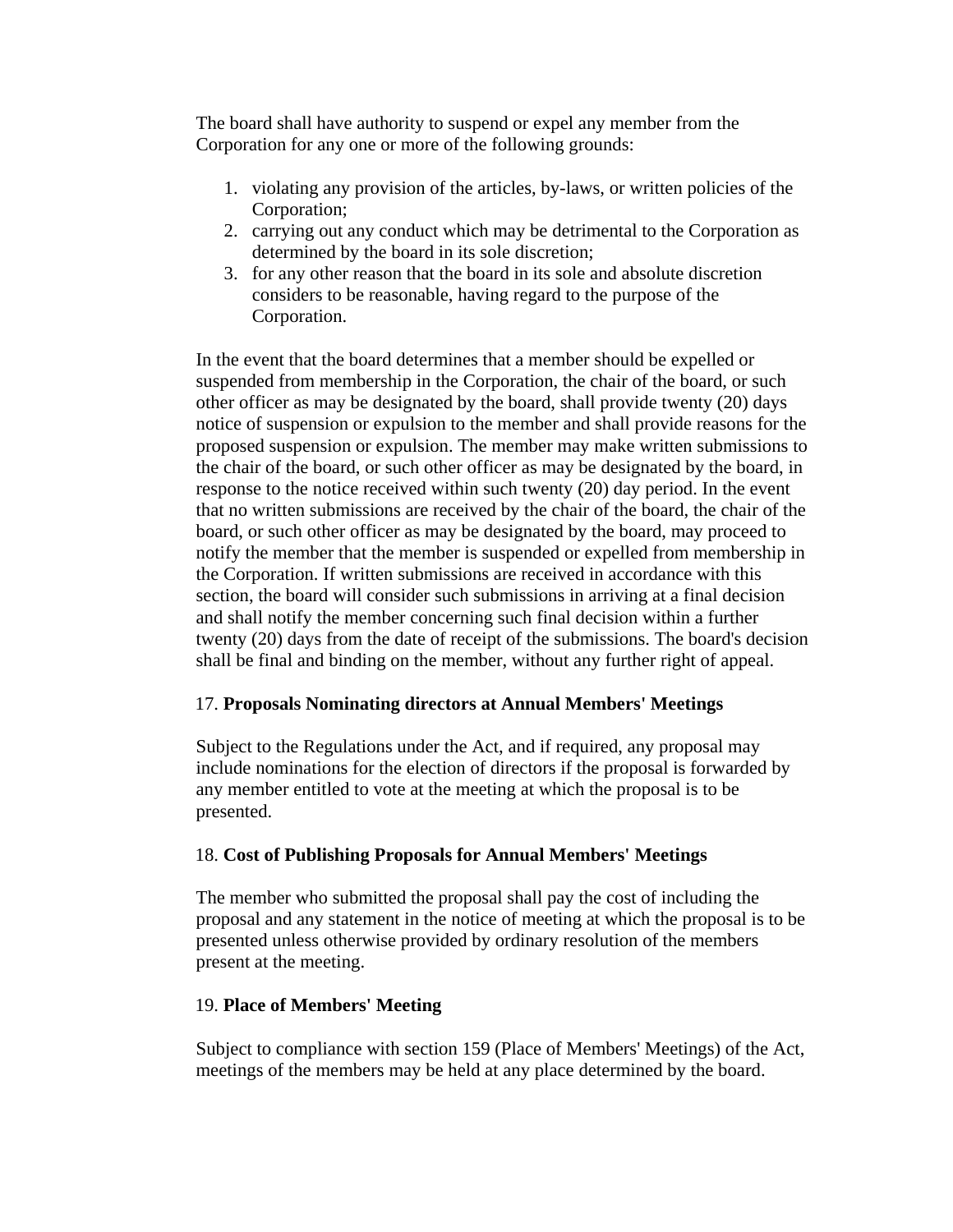#### 20. **Persons Entitled to be Present at Members' Meetings**

Members, non-members, directors and the public accountant of the Corporation are entitled to be present at a meeting of members. However, only those members entitled to vote at the members' meeting according to the provisions of the Act, articles and by-laws are entitled to cast a vote at the meeting.

### 21. **Quorum at Members' Meetings**

A quorum at any meeting of the members (unless a greater number of members are required to be present by the Act) shall be ten percent (10%) of the members entitled to vote. If a quorum is present at the opening of a meeting of members, the members present may proceed with the business of the meeting even if a quorum is not present throughout the meeting.

### 22. **Votes to Govern at Members' Meetings**

At any meeting of members every question shall, unless otherwise provided by the articles or by-laws or by the Act, be determined by a majority of the votes cast on the questions. In case of an equality of votes either on a show of hands or on a ballot or on the results of electronic voting, the chair of the meeting in addition to an original vote shall have a second or casting vote.

#### 23. **Participation by Electronic Means at Members' Meetings**

If the Corporation chooses to make available a telephonic, electronic or other communication facility that permits all participants to communicate adequately with each other during a meeting of members, any person entitled to attend such meeting may participate in the meeting by means of such telephonic, electronic or other communication facility in the manner provided by the Act. A person participating in a meeting by such means is deemed to be present at the meeting. Notwithstanding any other provision of this by-law, any person participating in a meeting of members pursuant to this section who is entitled to vote at that meeting may vote, in accordance with the Act, by means of any telephonic, electronic or other communication facility that the Corporation has made available for that purpose.

#### 24. **Members' Meeting Held Entirely by Electronic Means**

If the directors or members of the Corporation call a meeting of members pursuant to the Act, those directors or members, as the case may be, may determine that the meeting shall be held, in accordance with the Act and the Regulations, entirely by means of a telephonic, electronic or other communication facility that permits all participants to communicate adequately with each other during the meeting.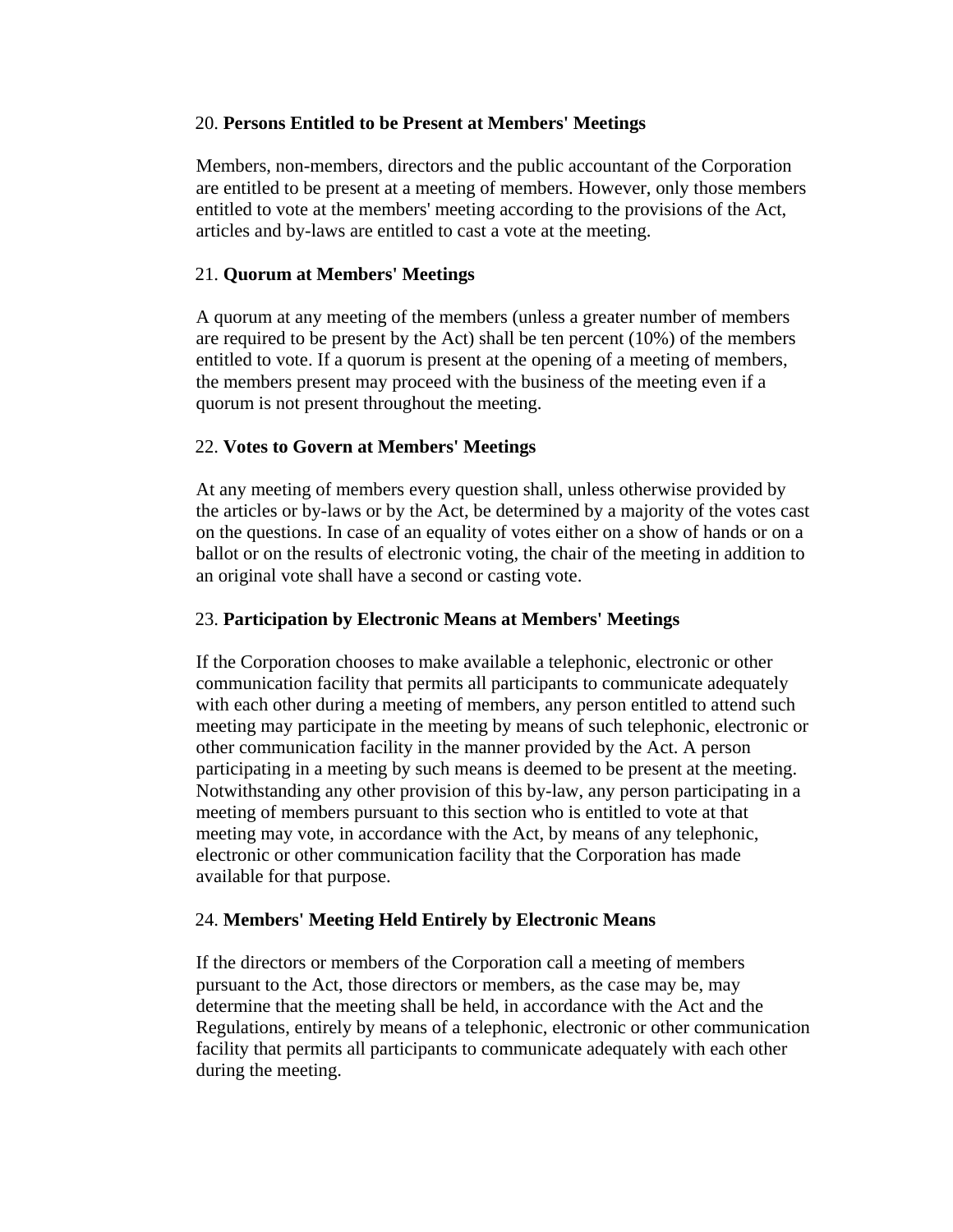#### 25. **Number of directors**

The board shall consist of the number of directors specified in the articles. The articles provide for a minimum and maximum number of directors and the board shall be comprised of the fixed number of directors as determined from time to time by the members by ordinary resolution or, if the ordinary resolution empowers the directors to determine the number, by resolution of the board.

### 26. **Term of Office of directors**

The directors shall serve a term of a minimum of 1 year to a maximum of 3 years, as determined from time to time by the board. All directors shall be eligible for nomination for a second term except for the Chair position

#### 27. **Election of directors**

Membership on the board is determined by a vote among all members eligible to vote, and a winning vote is determined by a majority of the votes cast. This vote may be held at the member`s meetings designated to be the annual general meeting or by means of any telephonic, electronic or other communication facility that the Corporation has made available for that purpose. In the case of electronic voting, the vote process shall remain open for fourteen (14) days.

Roles may be assigned to each director position as determined from time to time by the board, and these may include the offices of chair, chair-elect, past-chair (vice-chair). If such roles are assigned, the nominations and voting shall be specific to these roles.

#### 28. **Nomination of directors**

The call for nominations of directors shall be sent to all members who are entitled to vote and shall be sent by mail, courier, personal delivery, telephonic, electronic or other communication facility during a period of 21 to 60 days before the day on which the vote is to be opened.

#### 29. **Calling of Meetings of board of directors**

Meetings of the board may be called by the chair of the board, the vice-chair of the board or any two (2) directors at any time.

#### 30. **Notice of Meeting of board of directors**

Notice of the time and place for the holding of a meeting of the board shall be given in the manner provided in the section on giving notice of meeting of directors of this by-law to every director of the Corporation not less than 1 day before the time when the meeting is to be held. Notice of a meeting shall not be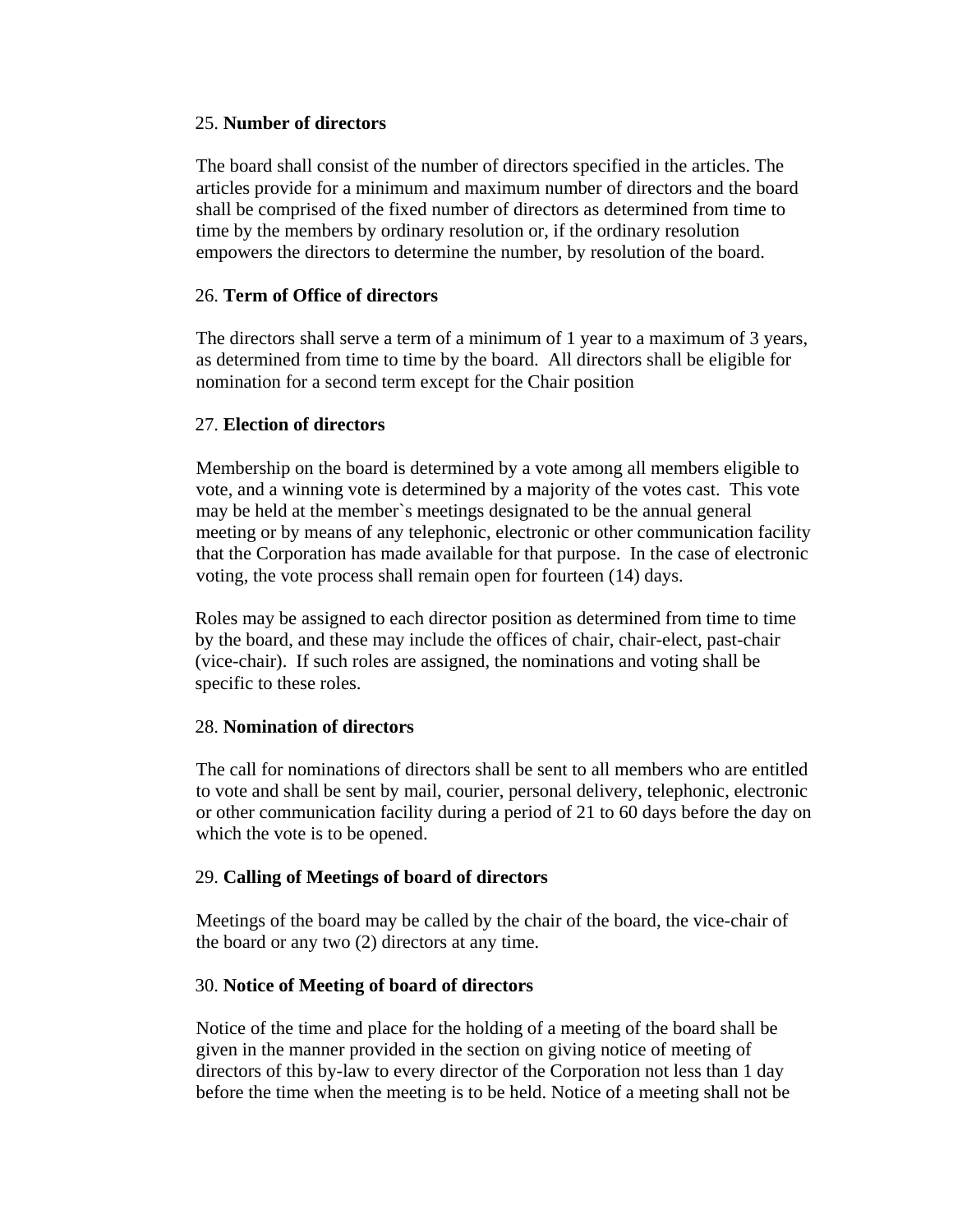necessary if all of the directors are present, and none objects to the holding of the meeting, or if those absent have waived notice of or have otherwise signified their consent to the holding of such meeting. Notice of an adjourned meeting is not required if the time and place of the adjourned meeting is announced at the original meeting. Unless the by-law otherwise provides, no notice of meeting need specify the purpose or the business to be transacted at the meeting except that a notice of meeting of directors shall specify any matter referred to in subsection 138(2) (Limits on Authority) of the Act that is to be dealt with at the meeting.

### 31. **Votes to Govern at Meetings of the board of directors**

At all meetings of the board, every question shall be decided by a majority of the votes cast on the question. In case of an equality of votes, the chair of the meeting in addition to an original vote shall have a second or casting vote.

### 32. **Committees of the board of directors**

The board may from time to time appoint any committee or other advisory body, as it deems necessary or appropriate for such purposes and, subject to the Act, with such powers as the board shall see fit. Any such committee may formulate its own rules of procedure, subject to such regulations or directions as the board may from time to time make. Any committee member may be removed by resolution of the board of directors.

## 33. **Appointment of Officers**

The board may designate the offices of the Corporation, appoint officers on an annual or more frequent basis, specify their duties and, subject to the Act, delegate to such officers the power to manage the affairs of the Corporation. A director may be appointed to any office of the Corporation. An officer may, but need not be, a director unless these by-laws otherwise provide. Two or more offices may be held by the same person.

## 34. **Description of Offices**

Unless otherwise specified by the board (which may, subject to the Act modify, restrict or supplement such duties and powers), the offices of the Corporation, if designated and if officers are appointed, shall have the following duties and powers associated with their positions:

1. Chair of the board– The chair of the board, if one is to be appointed, shall be a director. The chair of the board, if any, shall, when present, preside at all meetings of the board of directors and of the members. The chair shall have such other duties and powers as the board may specify.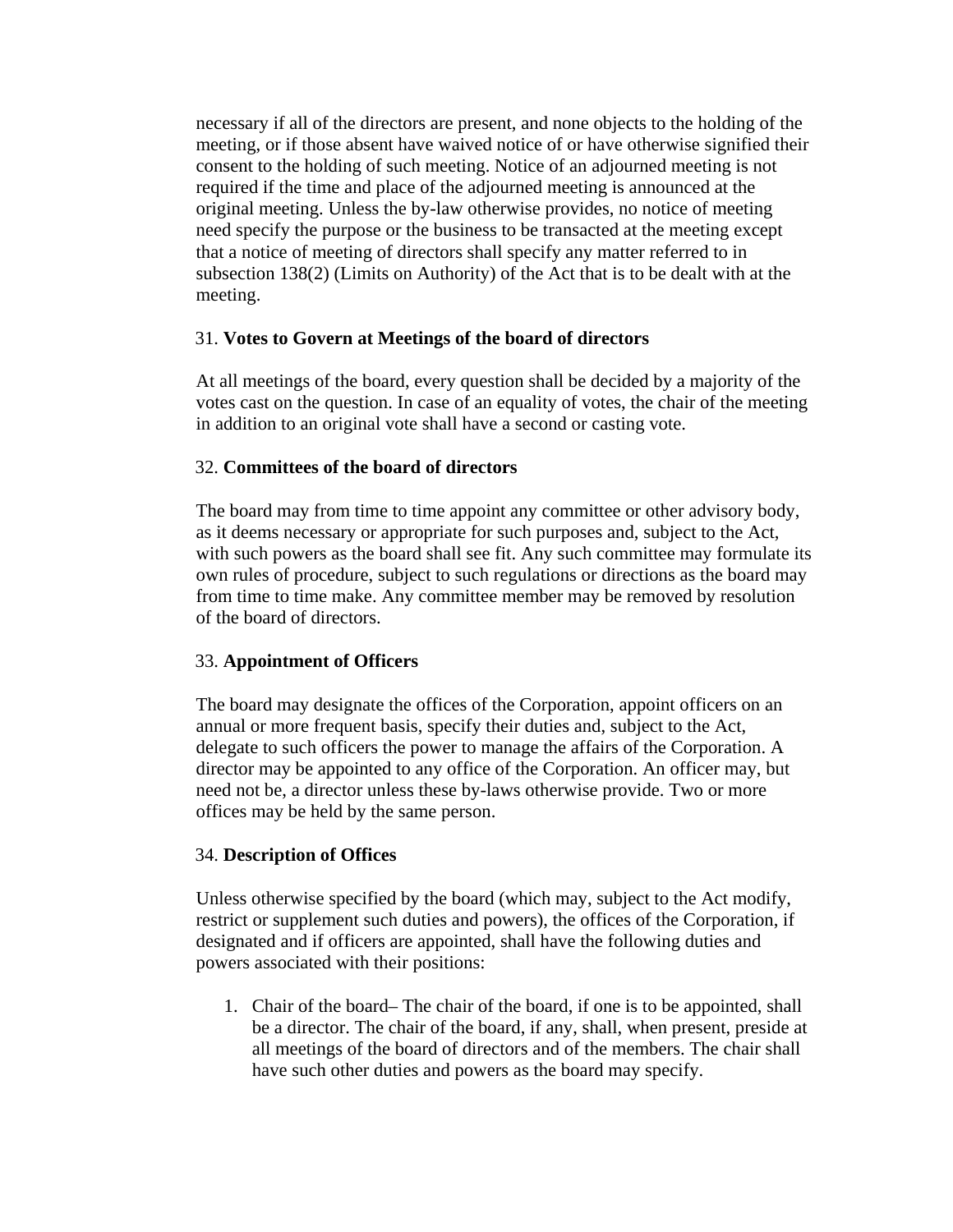- 2. Vice-Chair of the board The vice-chair of the board, if one is to be appointed, shall be a director. If the chair of the board is absent or is unable or refuses to act, the vice-chair of the board, if any, shall, when present, preside at all meetings of the board of directors and of the members. The vice-chair shall have such other duties and powers as the board may specify.
- 3. Secretary If appointed, the secretary shall attend and be the secretary of all meetings of the board, members and committees of the board. The secretary shall enter or cause to be entered in the Corporation's minute book, minutes of all proceedings at such meetings; the secretary shall give, or cause to be given, as and when instructed, notices to members, directors, the public accountant and members of committees; the secretary shall be the custodian of all books, papers, records, documents and other instruments belonging to the Corporation.
- 4. Treasurer If appointed, the treasurer shall have such powers and duties as the board may specify.

The powers and duties of all other officers of the Corporation shall be such as the terms of their engagement call for or the board or chair of the board requires of them. The board may from time to time and subject to the Act, vary, add to or limit the powers and duties of any officer.

#### 35. **Vacancy in Office**

In the absence of a written agreement to the contrary, the board may remove, whether for cause or without cause, any officer of the Corporation. Unless so removed, an officer shall hold office until the earlier of:

- 1. the officer's successor being appointed,
- 2. the officer's resignation,
- 3. such officer ceasing to be a director (if a necessary qualification of appointment) or
- 4. such officer's death.

If the office of any officer of the Corporation shall be or become vacant, the directors may, by resolution, appoint a person to fill such vacancy.

## 36. **Method of Giving Any Notice**

Any notice (which term includes any communication or document), other than notice of a meeting of members or a meeting of the board of directors, to be given (which term includes sent, delivered or served) pursuant to the Act, the articles, the by-laws or otherwise to a member, director, officer or member of a committee of the board or to the public accountant shall be sufficiently given: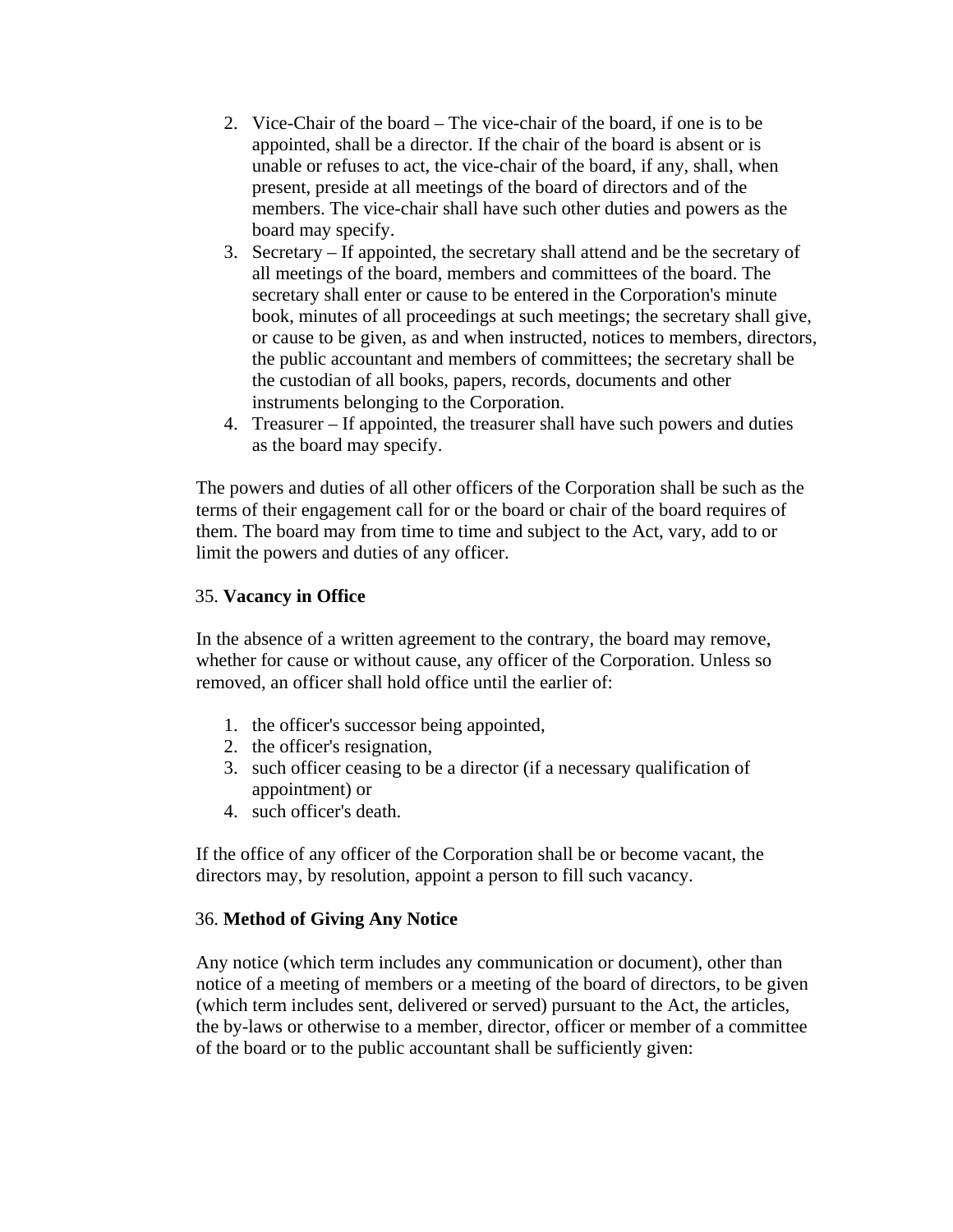- 1. if delivered personally to the person to whom it is to be given or if delivered to such person's address as shown in the records of the Corporation or in the case of notice to a director to the latest address as shown in the last notice that was sent by the Corporation in accordance with section 128 (Notice of directors) or 134 (Notice of change of directors);
- 2. if mailed to such person at such person's recorded address by prepaid ordinary or air mail;
- 3. if sent to such person by telephonic, electronic or other communication facility at such person's recorded address for that purpose; or
- 4. if provided in the form of an electronic document in accordance with Part 17 of the Act.

A notice so delivered shall be deemed to have been given when it is delivered personally or to the recorded address as aforesaid; a notice so mailed shall be deemed to have been given when deposited in a post office or public letter box; and a notice so sent by any means of transmitted or recorded communication shall be deemed to have been given when dispatched or delivered to the appropriate communication company or agency or its representative for dispatch. The secretary may change or cause to be changed the recorded address of any member, director, officer, public accountant or member of a committee of the board in accordance with any information believed by the secretary to be reliable. The declaration by the secretary that notice has been given pursuant to this by-law shall be sufficient and conclusive evidence of the giving of such notice. The signature of any director or officer of the Corporation to any notice or other document to be given by the Corporation may be written, stamped, type-written or printed or partly written, stamped, type-written or printed.

## 37. **Invalidity of any Provisions of this By-law**

The invalidity or unenforceability of any provision of this by-law shall not affect the validity or enforceability of the remaining provisions of this by-law.

## 38. **Omissions and Errors**

The accidental omission to give any notice to any member, director, officer, member of a committee of the board or public accountant, or the non-receipt of any notice by any such person where the Corporation has provided notice in accordance with the by-laws or any error in any notice not affecting its substance shall not invalidate any action taken at any meeting to which the notice pertained or otherwise founded on such notice.

## 39. **Mediation and Arbitration**

Disputes or controversies among members, directors, officers, committee members, or volunteers of the Corporation are as much as possible to be resolved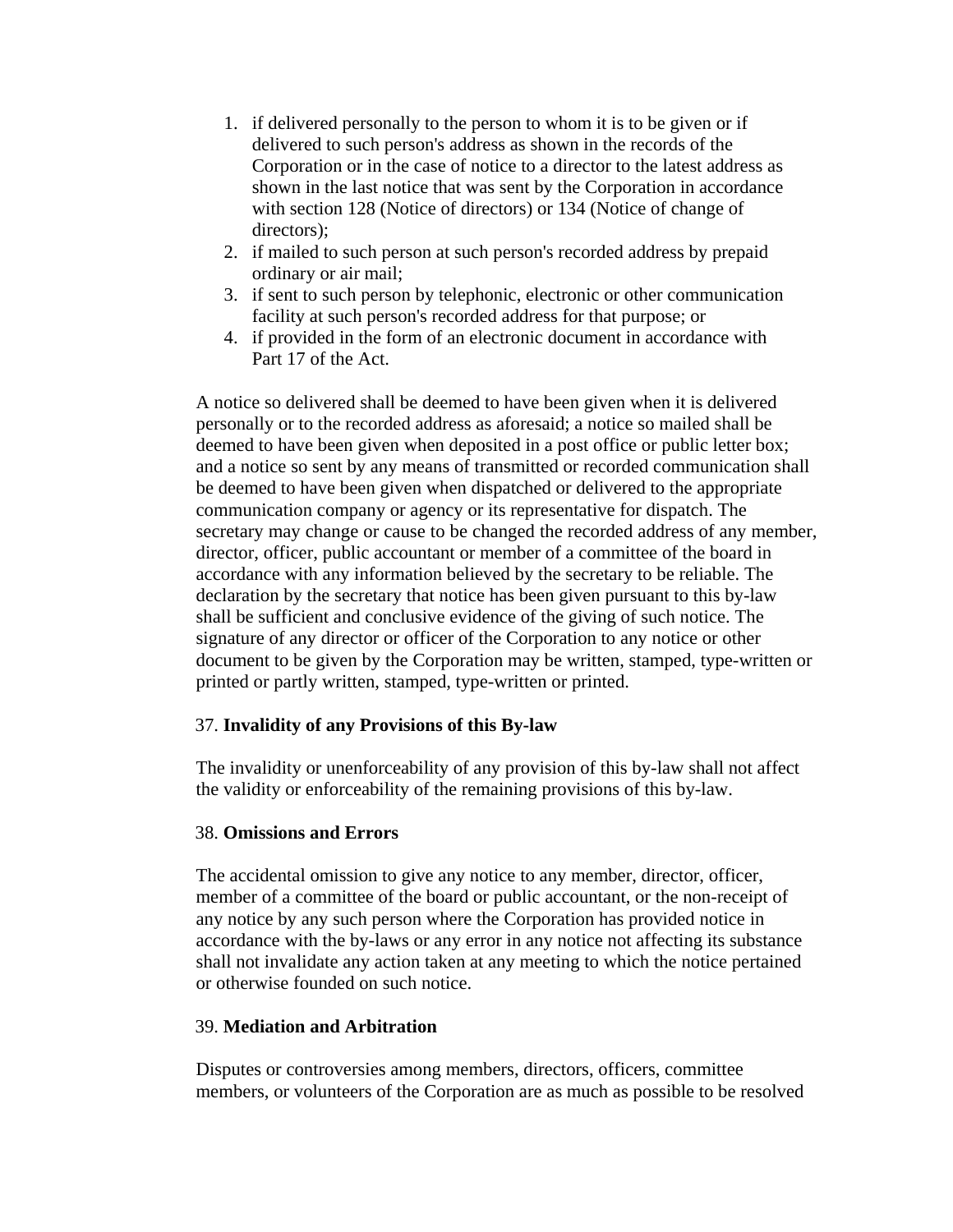in accordance with mediation and/or arbitration as provided in the section on dispute resolution mechanism of this by-law.

### 40. **Dispute Resolution Mechanism**

In the event that a dispute or controversy among members, directors, officers, committee members or volunteers of the Corporation arising out of or related to the articles or by-laws, or out of any aspect of the operations of the Corporation is not resolved in private meetings between the parties then without prejudice to or in any other way derogating from the rights of the members, directors, officers, committee members, employees or volunteers of the Corporation as set out in the articles, by-laws or the Act, and as an alternative to such person instituting a law suit or legal action, such dispute or controversy shall be settled by a process of dispute resolution as follows:

- o The dispute or controversy shall first be submitted to a panel of mediators whereby the one party appoints one mediator, the other party (or if applicable the board of the Corporation) appoints one mediator, and the two mediators so appointed jointly appoint a third mediator. The three mediators will then meet with the parties in question in an attempt to mediate a resolution between the parties.
- o The number of mediators may be reduced from three to one or two upon agreement of the parties.
- o If the parties are not successful in resolving the dispute through mediation, then the parties agree that the dispute shall be settled by arbitration before a single arbitrator, who shall not be any one of the mediators referred to above, in accordance with the provincial or territorial legislation governing domestic arbitrations in force in the province or territory where the registered office of the Corporation is situated or as otherwise agreed upon by the parties to the dispute. The parties agree that all proceedings relating to arbitration shall be kept confidential and there shall be no disclosure of any kind. The decision of the arbitrator shall be final and binding and shall not be subject to appeal on a question of fact, law or mixed fact and law.

All costs of the mediators appointed in accordance with this section shall be borne equally by the parties to the dispute or the controversy. All costs of the arbitrators appointed in accordance with this section shall be borne by such parties as may be determined by the arbitrators.

## 41. **By-laws and Effective Date**

Subject to the articles, the board of directors may, by resolution, make, amend or repeal any by-laws that regulate the activities or affairs of the Corporation. Any such by-law, amendment or repeal shall be effective from the date of the resolution of directors until the next meeting of members where it may be